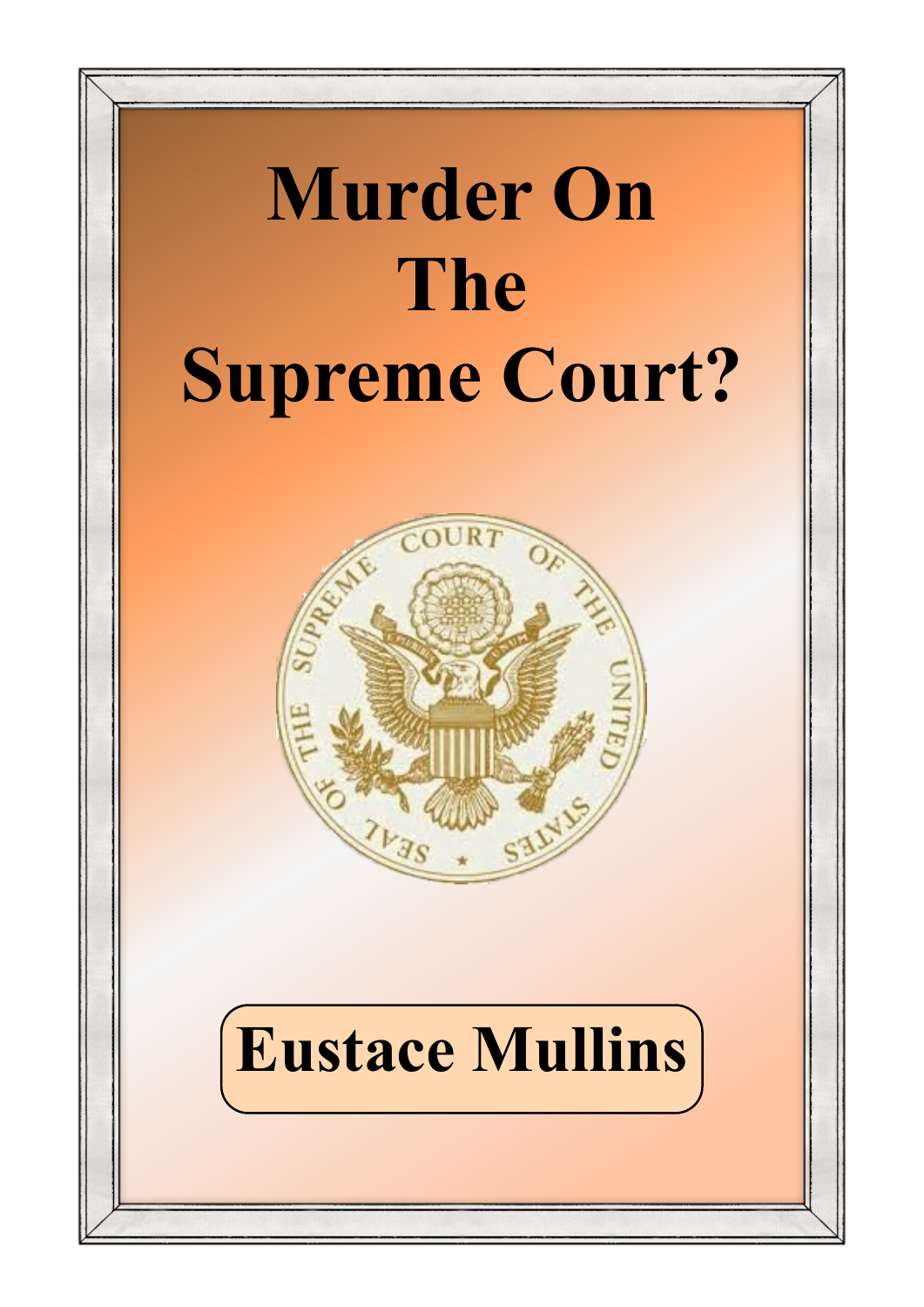#### **Murder On The Supreme Court? By Eustace Mullins**



**ALERICA'S** public schools have been corrupted. A generation of white American children has been destroyed, resulting in an inarticulate, functionally illiterate, mumbling youth who is probably on drugs and who is incapabl **MERICA'S** public schools have been corrupted. A generation of white American children has been destroyed, resulting in an inarticulate, functionally illiterate, mumbling youth who is probhimself or to his nation. In these blackboard jungles, teachers are warned not to wear any jewelry or to carry any funds except lunch money, and never to go into the hall or to the restroom alone. This chaos was deliberately created by the Supreme Court decision of May 17, 1954 in favour of Brown vs. Board of Education, which ordered Federal forced racial integration of every school in the United States.

This decision not only has cost the American taxpayer more than one hundred billion dollars in added education costs but the social and economic chaos resulting from this decision has cast the American Republic down from its position of unchallenged world hegemony which it held in 1954, and in which it has been replaced by the Soviet Union. This, as we shall see, was no accident. Since the decision of Brown vs. Board of Education, Americans have been deluged with official exhortations to "obey the rules of law," exhortations which have no reference to the increasing crime rate but are addressed solely to efforts by Americans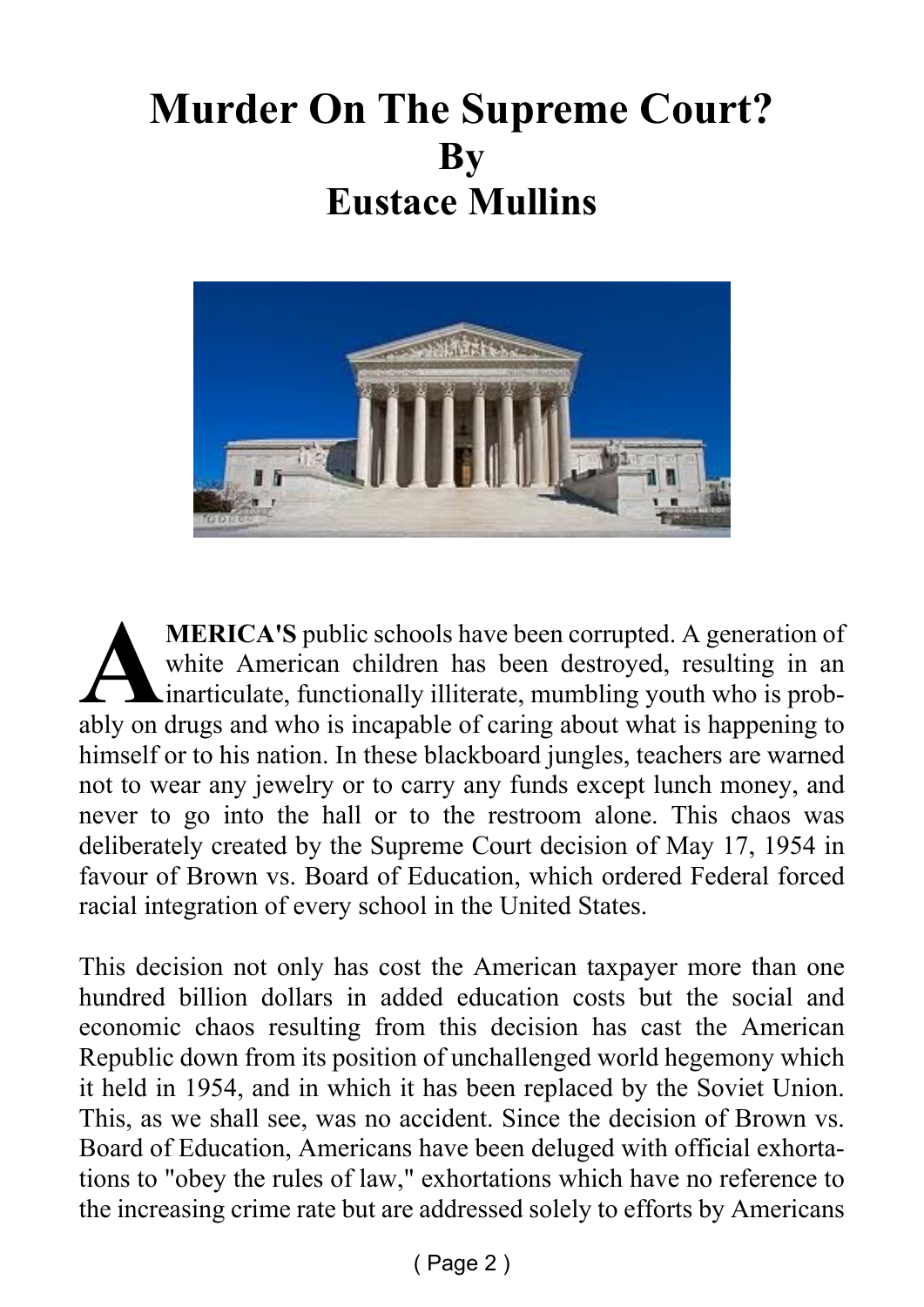to preserve their schools. Yet no writer has ever made a study of the legal background of Brown vs. Board of Education, excepting a two-volume study, Simple Justice, by Richard Kluger, and published by Knopf in 1975, which rapturously extols the decision as a "milestone of human progress," and which unintentionally reveals that the legal arguments leading to this decision are so ludicrous that the lawyer for the Board of Education, John W. Davis, dismissed it as "guff."

It was not the power of the the legal arguments which led to the favourable decision on Brown vs. Board of Education, but a more direct and compelling force—the murder of the Chief Justice, Fred Vinson!

This decision was a complete reversal of the position of the Supreme Court precedent on segregated schools which had stood for more than fifty years, Plessy vs. Ferguson, 1896, which established the "separate but equal" doctrine of public education. This Plessy vs. Ferguson decision stated:

"The object of the Fourteenth Amendment was undoubtedly to enforce the absolute equality of the two races before the law, but in the nature of things it could not have been intended to abolish distinctions based upon colour, or to enforce social as distinguished from political equality, or a co-mingling of the two races upon terms unsatisfactory to either. Laws permitting, and even requiring, their separation in places where they are liable to be brought into contact do not necessarily imply the inferiority of either race to the other, and have been generally, if not universally, recognized as within the competency of the state legislatures in the exercise of their political power. The most common instance of this is connected with the establishment of separate schools for white and coloured children, which has been held to be a valid exercise of the legislative power even by courts of states where the political rights of the coloured race have been longest and most earnestly enforced."

Thus Plessy vs. Ferguson specifically stated that the courts could not enforce social as distinguished from political equality and upheld the legality of segregated schools. Yet Brown vs. Board of Education deliberately over-turned this precedent and committed the Federal Govern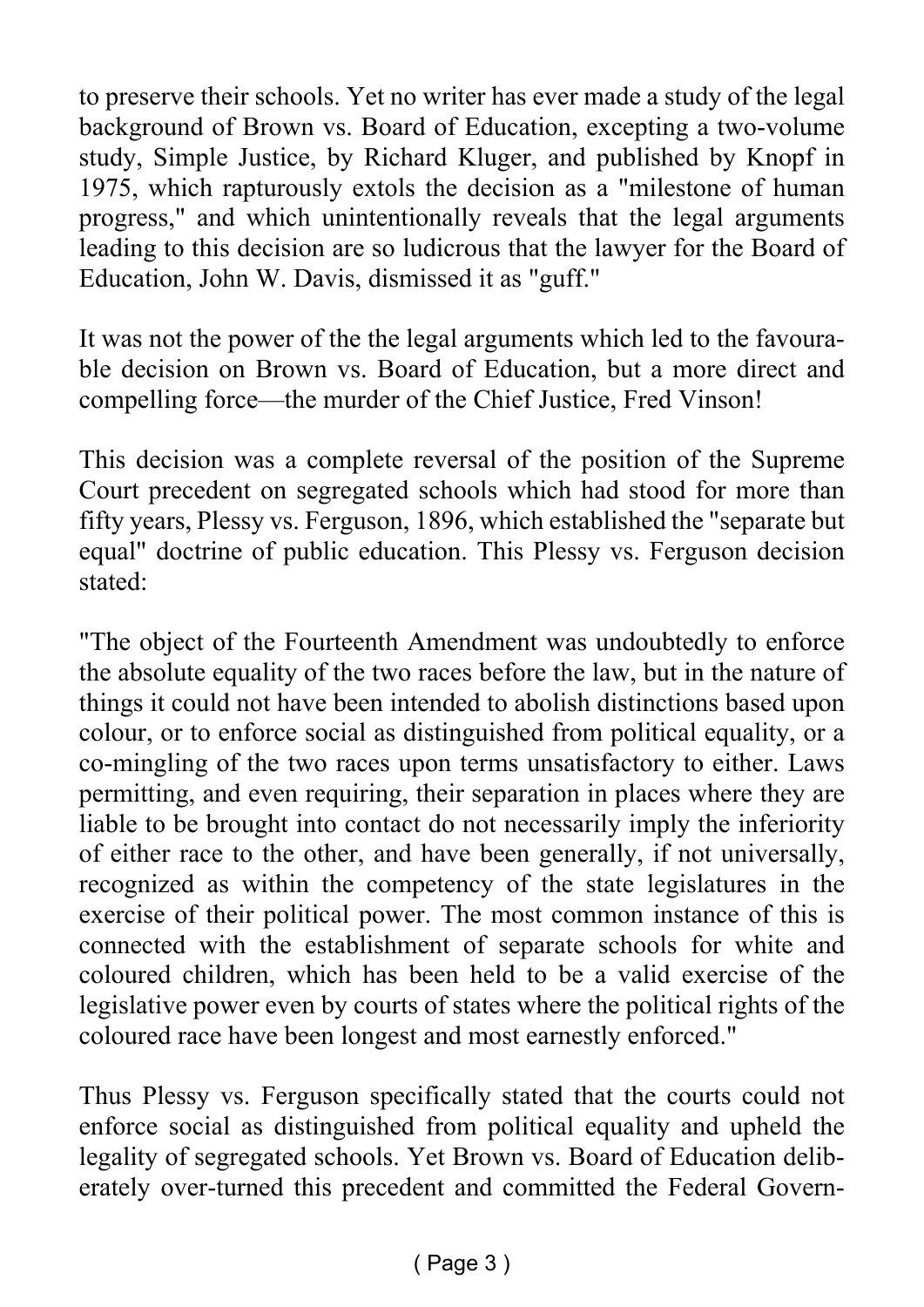ment to enforce by every means of its police powers "social equality" and integrated schools. Very few people in Washington had any idea that such a decision could be reached, especially when the Supreme Court began hearings on Brown vs. Board of Education on Dec. 13, 1952. The Chief Justice, Fred Vinson, was the epitome of the old time Southern politician. Born in a plantation home in Kentucky, Fred Vinson had been one of the key Congressmen who aided Franklin D. Roosevelt in guiding his New Deal measures through Congress. He played a vital role in the subversion which involved the United States in the war to save Soviet Russia and as a reward, Truman had appointed him Chief Justice of the Supreme Court. When Truman telephoned him the glad tidings, Vinson, one of the genuine humorists in Washington, had quipped, "Thank you, Harry, I always wanted the chance to study law." The joke was more than apropos, for the new chief jurist of the nation, a lifelong politician, had never practiced law. He remained a pillar of the Washington political Establishment, and in 1951, Harry Truman had repeatedly urged him to announce his candidacy to succeed Truman as President. However, Vinson was very comfortable in his job, as the Supreme Court at that time had a leisurely procession of cases, and he looked forward to another twenty years of his placid life. Certainly he had no idea that his stance on Brown vs. Board of Education would lead to his murder.

When the Supreme Court opened its hearings on Brown vs. Board of Education in 1952, no one expected any surprises. It was merely another in a series of cases which the NAACP had been bringing to the Court in its unrelenting but futile efforts to destroy "segregated" schools, that is, schools which, unlike the integrated schools of New York City where education had come to a halt because of racial turmoil, actually educated children. However, the Justices were surprised by the massive force of this effort. More than two hundred people had been hired by the NAACP, at a cost of ten thousand dollars a day, to prepare material for this case, which presented the demand of a Topeka child. Brown, to attend a white school in that city. To this day, no one has ever inquired where the NAACP obtained the vast sums of money it expended in this fight, but a number of organizations which presented briefs in support of the NAACP probably advanced the money, all of it tax-exempt funds. These organizations included the Anti-Defamation League, the American Jewish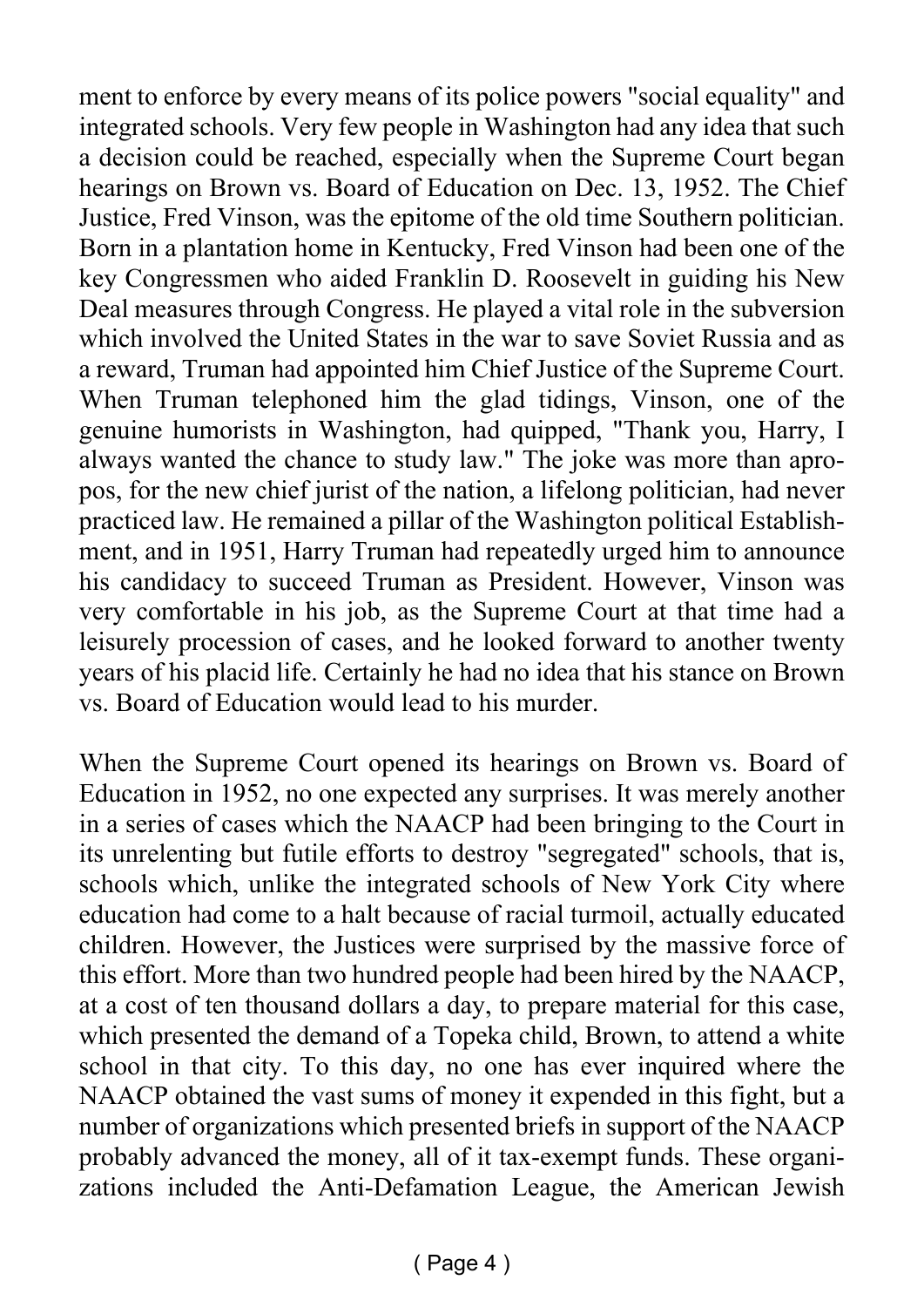Congress, the CIO Political Action Committee, the American Jewish Committee, Amvets, the American Civil Liberties Union and other groups which have spent millions of dollars to promote Communist subversion in America. The most reliable estimate is that the NAACP spent ten million dollars on Brown vs. Board of Education, yet its entire presentation was false because it came before the Supreme Court under the name of the National Association for the Advancement of Coloured People, when in fact, it was not a Negro organization at all, but a Jewish dominated and sponsored group whose president was a Jew, Joel Spingarn, and whose entire budget was donated by Jews! The lawyer for the NAACP, a Negro named Thurgood Marshall, was actually a front for the legal brain of the NAACP, the Jew Jack Greenberg.

In Brown vs. Board of Education, the Supreme Court was swamped by masses of verbose and largely irrelevant material presented by the NAACP staff of two hundred lawyers and researchers. This case, which had been thought to reserve about two weeks of the Court's time, dragged on for several months, until it was apparent it could not be completed during the current 1952-53 term. It was obvious that the NAACP was desperately stalling for time, but the purpose of the stall was not then known. We now know the delays were intended solely to allow for the elimination of Supreme Court Justice Fred Vinson from the case.

The lawyer for the Board of Education was none other than the most distinguished lawyer in America, John W. Davis, former Presidential candidate, and senior partner of Davis, Polk and Wardell of New York, the most important single corporate law firm in the United States. Davis, like Vinson, was a dignified, white-haired Southern gentlemen, born in West Virginia, who earned one million dollars a year from his law practice. There was no question that there was considerable personal rapport between himself and the Chief Justice, as contrasted to the ratty and furtive machinations of the lawyers for the NAACP. However, Davis was confident of winning the case on its merits. His vast knowledge of Constitutional law convinced him, as the hearings progressed, that the NAACP had no evidence which would influence the Court in its favour. After a preliminary examination of this material, Davis wrote to his associate in the case, Robert Figg, "I have never read a drearier lot of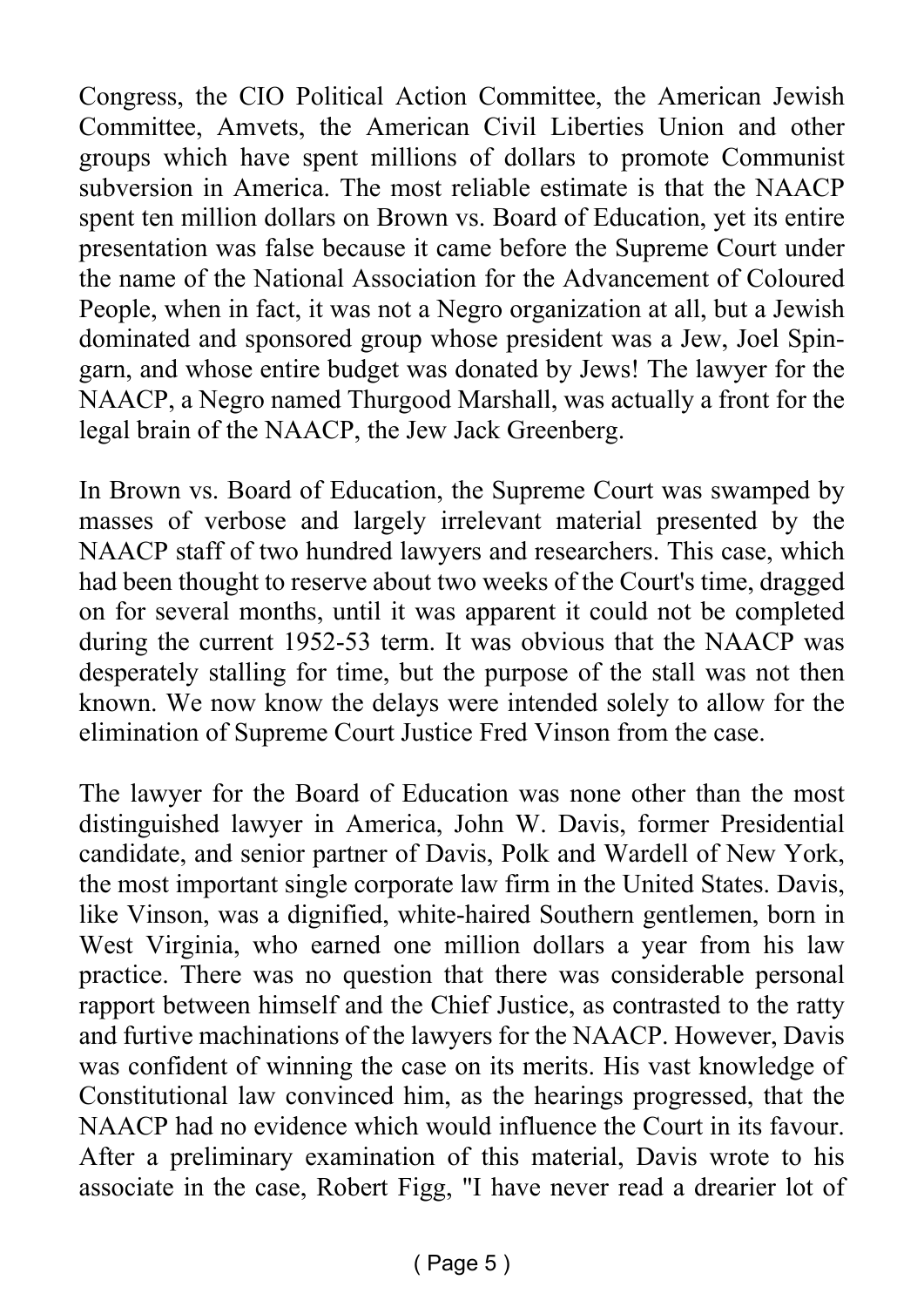testimony than that furnished by the so-called educational and psychological experts."

On Sept. 29, 1952, Davis had written to Figg: "I have read the brief and appendix submitted by your opponents and there seems to be nothing in them which requires special comment. I think it is perfectly clear from interior evidence that the witness Clark drafted the appendix which is signed by the worthy social scientists. I can only say that if that sort of guff can move any court 'God save the state!"

The testimony presented by the NAACP ranged from the trivial to the ludicrous. The principal witness was a "psychologist" named Kenneth Clark. His teacher at Columbia University had been Dr. Henry Garrett, the most famous psychologist in America. Garrett stated that Clark had been none too bright as a student but would rank "pretty high for a Negro." Now Clark told the Supreme Court about his famous doll tests. He had been showing both black and white dolls to some Negro children, and they picked the white dolls in preference to the black. When he asked them why, they said the white dolls were superior. From these "tests," Clark deduced that the Negro children were suffering an inferiority complex because they could not go to school with white children! Incredibly enough, this nonsense comprised the bulk of the testimony on which the case was finally decided! However, at the time, little comment was made on it, because the justices were following the lead of Chief Justice Fred Vinson, who was obviously unmoved by such frippery. The Court had a number of oblique methods of making its forthcoming position known on cases under discussion, such as notes to other justices. Justice Jackson later stated that the Chief Justice had made a note, in 1953, during the hearings of Brown vs. Board of Education, "Face complete abolition of public school system in South ... serious." Vinson referred to the probability that if a favourable ruling on Brown was issued by the Court the Southern states would probably close their schools rather than integrate under Federal control. Justice Reed told one of his 1953 term clerks, John D. Fassett, that he expected Vinson to vote to uphold segregation. In the Solicitor General's office, a radical civil rights attorney, Philip Elman, stated that he heard that the Chief Justice did not favour overruling Plessy vs. Ferguson. At the conclusion of the 1952-53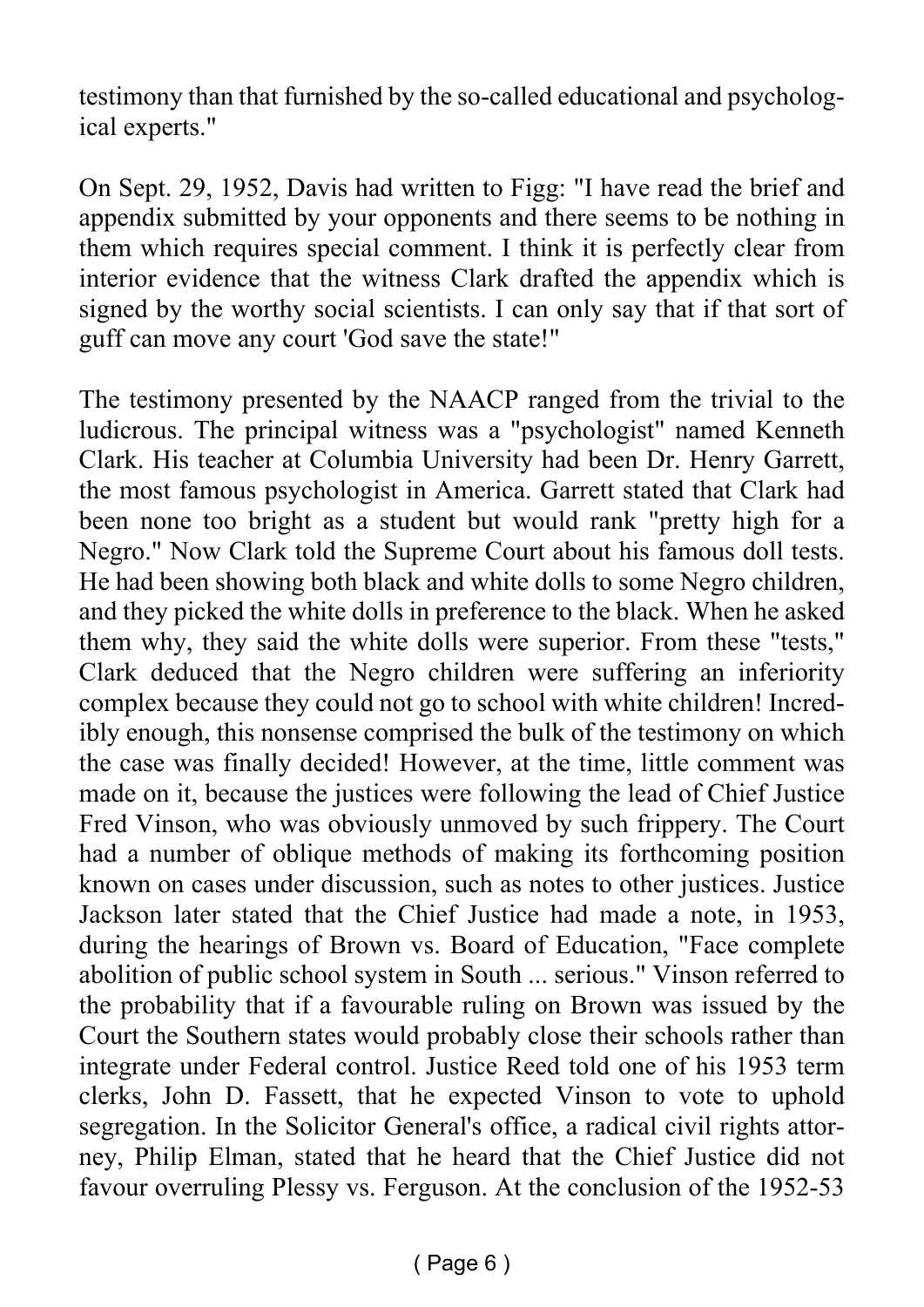term, there was a general understanding among those in the know in Washington that after brief hearings at the beginning of the 1953-54 term to accommodate the masses of junk filed by the NAACP and its sewer associates, the ADL, etc. Vinson would issue his ruling against Brown vs. Board of Education. John W. Davis, who had spent a lifetime in courtrooms and whose profession involved anticipating judicial rulings, stated that he expected a 6-3 favourable ruling. Although he did not say so, he obviously knew that the three most radical justices, Frankfurter, Douglas and Black, would favour Brown and that the other five would follow Vinson's lead. Davis gave this summation to Justice Moore, later president of Vepco Power Co. in Virginia.

Vinson further showed his position when he refused to allow the National Lawyers' Guild, a notorious Communist front, to file a brief with the Court in favor of Brown. Meanwhile, the radical lawyers in the Department of Justice had worked for weeks on a fire-eating statement in favor of Brown and the NAACP which they persuaded Attorney General McGranery bring before the Supreme Court. The Clerk of the Court, Harold B. Wiley, sent McGranery packing, ordering him out by saying, "The Chief Justice does not want any political speeches by you in this Court."

On June 8, 1953, all five of the segregation cases before the Court were restored to the docket for October 12, 1953 re-argument. It was commonly believed this would be a brief formality and that a decision would be reached. However, at 3:15 a.m. on September 8, 1953, Chief Justice Fred Vinson died of a "heart attack" at his Washington hotel. Only sixty-three years old, and in vigorous health, Vinson had had no previous health problems. A robust man who enjoyed life, he gave no indications of heart problems. The news was extremely shocking to everyone who knew him, at the time, no foul play was suspected, even though it was known that there were eighteen poisons currently being used by intelligence agencies which would cause a perfect medical case of "heart attack." Despite the fact that he died only a few days before the Court was to resume hearings on Brown vs. Board of Education, there was no conjecture in Washington that this would seriously affect the anticipated ruling of the Court against Brown. It was expected that President Eisenhower would name a con-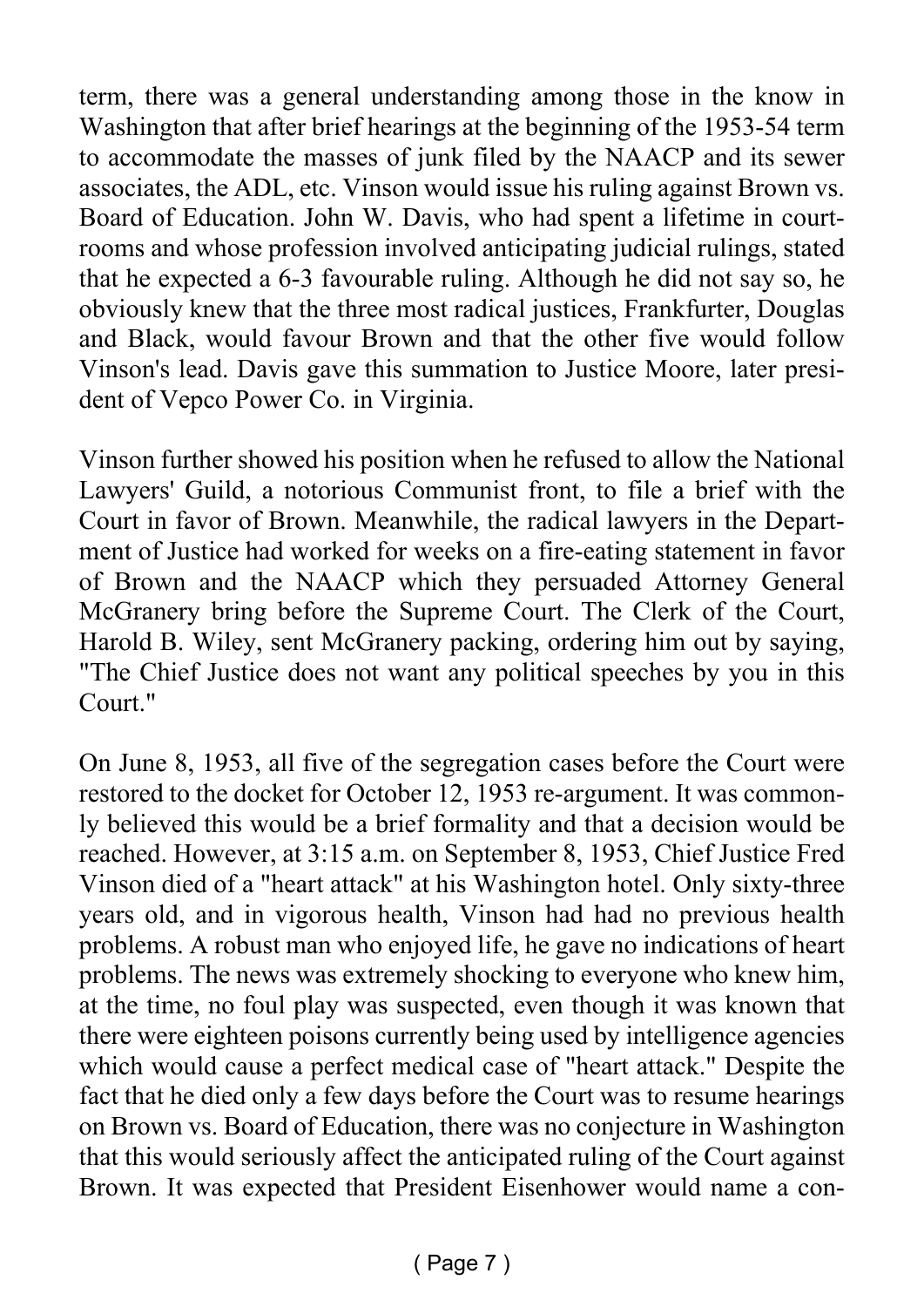servative jurist to the Court, and that John W. Davis' forecast of the 6-3 ruling would hold.

Some might have suspected otherwise when Felix Frankfurter gleefully chortled, on hearing of his colleague's death, "This is the first indication I have ever had that there is a God!" This joyful exclamation should have been a tip off that Vinson's death would indeed change the expected ruling on Brown, because Frankfurter made this statement to his law clerk in reference to the forthcoming hearings on this case.

Despite his august position as a Justice of the Supreme Court, Frankfurter had the shadiest background of anyone ever appointed to the Court. A Viennese Jew, he entered the United States by unknown means and immediately involved himself in terrorist underground activities, using Harvard University as his base of operations. President Theodore Roosevelt denounced him as "the most dangerous radical in America." No one has ever disproved this statement. Having obtained a position as Professor at Harvard Law School, Frankfurter unleashed a horde of Alger Hisses upon an unsuspecting America. When Franklin Delano Roosevelt became President as a result of a violent anti-Hoover campaign by the Communist Party, Frankfurter was one of the first to be summoned to Washington to form what was to be a government of revolutionaries. Frankfurter was able to insinuate his protégés from Harvard Law School into policy-making positions in every government department. Many of them are still there today, a succession of Presidents having been unable or unwilling to replace them. It was finally revealed after his death that Frankfurter had been the secret mastermind of the Harold Ware cell of Communists which has in effect ruled the United States since 1933. His sordid background was further revealed when Westbrook Pegler finally printed a story which had been common knowledge at the National Press Club for years, that while Frankfurter was serving on the Supreme Court, his brother Otto was serving a long sentence at Anamosa State Prison in Iowa. I was told this by the president of the National Press Club in 1950, who being from Anamosa, had found out the story while on a vacation visit to his home town, yet it was two years before Pegler printed this story.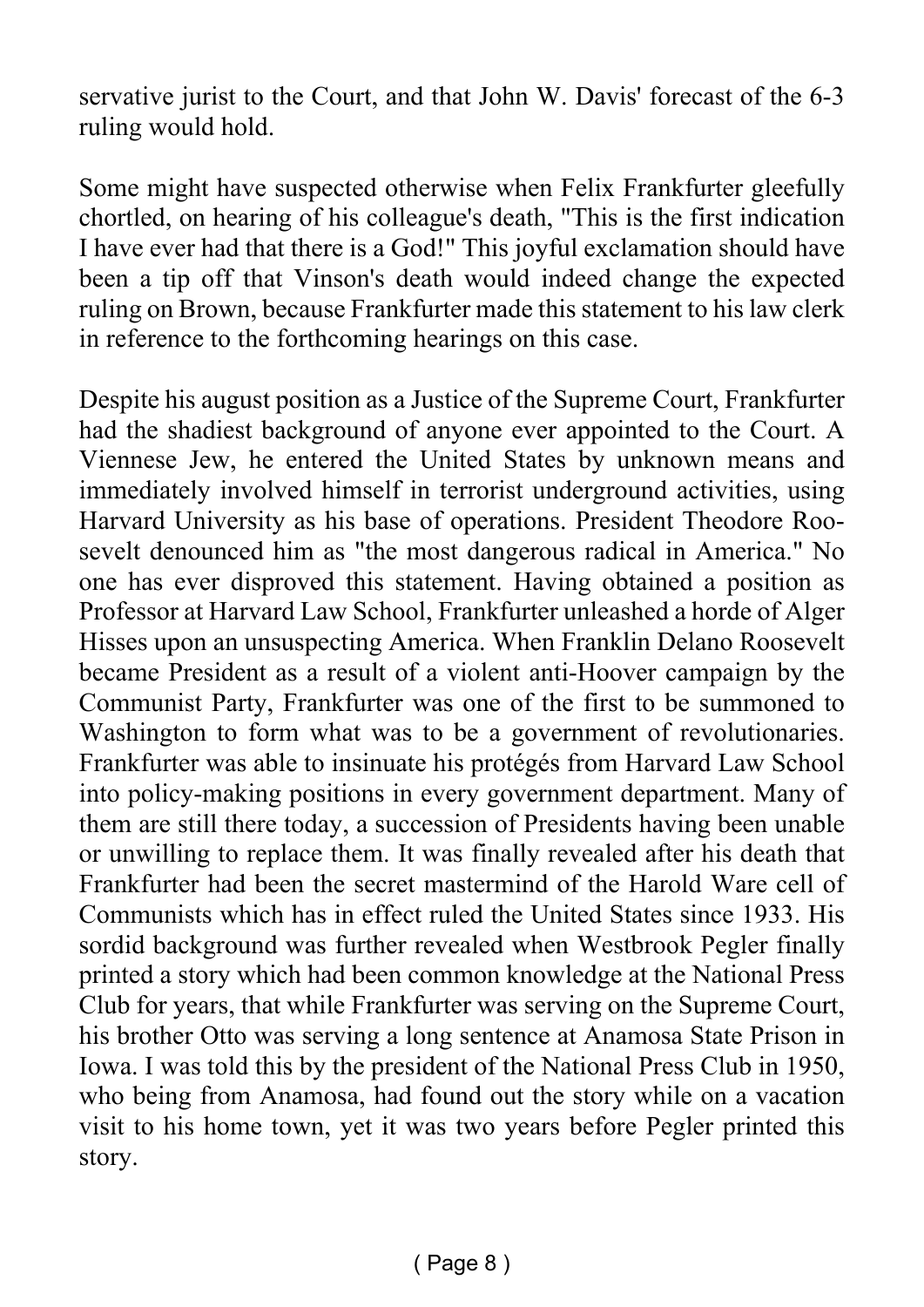The other justice in favor of Brown, William Douglas, was already showing signs of mental strain due to his passion for young girls, which finally brought him to a wheelchair. Congressman Gerald Ford, in the only positive action he undertook during many years in Congress, finally moved for Douglas' impeachment as morally unfit, not only because of his pursuit of young girls, but because of his deep financial involvement with a Mafia holding company, Parvin-Dohrmann Co. Despite the open and shut nature of the case, Gerald Ford, with his usual bumbling incompetence, did little with the case, which had been bottled up by one of the most corrupt men on Capitol Hill, Congressman Manny Cellar of the House Judiciary Committee. Cellar was a New York Jew who became a Multi-millionaire by representing corporations and voting on legislation which benefited them, yet he was never arrested. The Douglas impeachment bill was finally shelved, and Ford returned to his usual do-nothing status until the Watergate imbroglio brought him to the White House.

While Washington waited to see which conservative jurist President Eisenhower would name to dispose of Brown vs. Board of Education, Eisenhower made a selection which proved Robert Welch's assertion that Eisenhower was under Communist Party discipline. He chose Earl Warren of California, and he chose him solely on the basis that Warren would vote in favour of Brown. Warren owed his political eminence to one of the most brutal episodes in American history. While serving as Attorney General of California, Warren seized upon Pearl Harbour as an excuse to place Japanese-Americans in concentration camps for the duration of the war, and to seize all of their property. Warren had no judicial experience whatsoever but did study law at the Jewish Theological Seminary in New York under the infamous Rabbi Finkelstein.

In Feb. 1942, Warren addressed a conference of District Attorneys as follows: "It is strange that there have as yet been no reports of sabotage in California, but this means they are waiting to strike everywhere at once!" He rushed to Washington to testify before a special House Committee that the Japanese-Americans, two-thirds of whom held American citizenship, were poised to launch a nationwide campaign of sabotage and terrorism. The Congressmen immediately supported the measures to intern the Japanese-Americans. To this day there has never been a record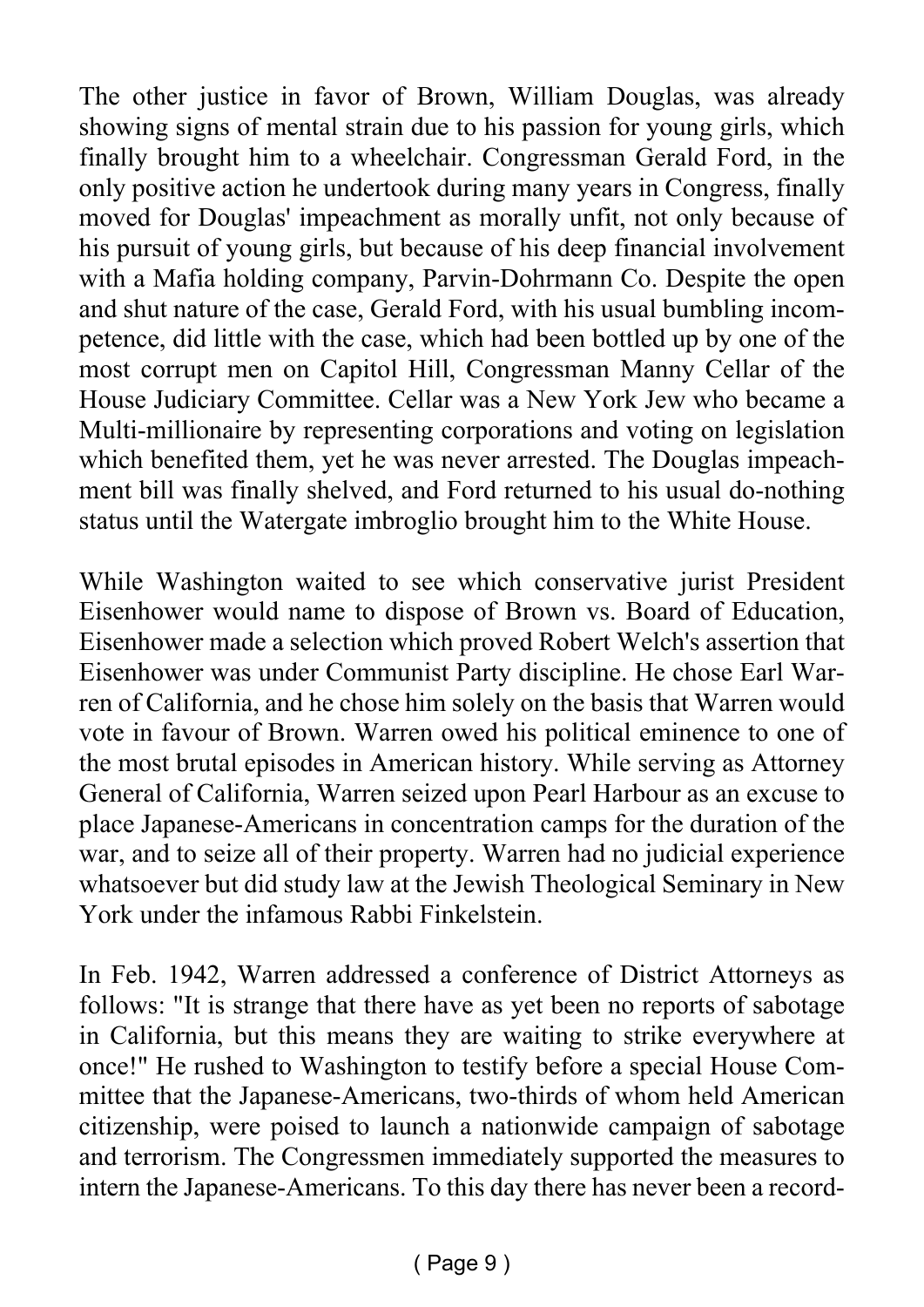ed instance of Japanese sabotage in the United States during World War Two!

Warren was well aware that there was no danger of Japanese sabotage. He was also aware, as California Attorney General, of the extent of the holdings of Japanese-Americans in California. Miles of Imperial Valley ranchland, downtown buildings and businesses had been built up by the thrifty, hard-working Japanese. With the Japanese imprisoned in concentration camps, Warren seized all of their properties and awarded them to his henchmen. Some of them bought thousand-acre farms for a hundred dollars; others simply wrote themselves deeds to the now vacant properties. They became known as the Committee of One Hundred, because one hundred of them became multi-millionaires as the result of Warren's takeover. Today they are the wealthiest families in California, as the seized properties, which even in 1942 were worth millions, are now worth in the tens of millions. A few of the Japanese, after lengthy court battles, thirty years later, have won awards of five or six thousand dollars for their stolen property!

With the unlimited financial backing of his Committee of One Hundred, Warren swamped all opponents to become Governor of California. He then launched a Presidential campaign, but despite the millions at his disposal, he could not overcome the national distaste at his unsavory role as the persecutor of the Japanese. He went to the Chicago convention in 1952 with a solid bloc of California delegates, ostensibly supporting Taft, but at the crucial moment, he switched to Eisenhower. Now the debt was to be paid by his selection as Chief Justice, a nomination at which even Eisenhower blanched.

On Oct. 5, 1953, Eisenhower announced he had chosen Earl Warren as Chief Justice of the Supreme Court. It was immediately noted that Warren was most deferential to Felix Frankfurter on the Court, and Washington observers surmised that Warren, new to Washington, had placed himself in Frankfurter's hands. Arguments on Brown vs. Board of Education were resumed, but as months dragged on, the case seemed to be in limbo. Washington journalists no longer speculated on it, expecting that some afternoon, a brief announcement would be made that the case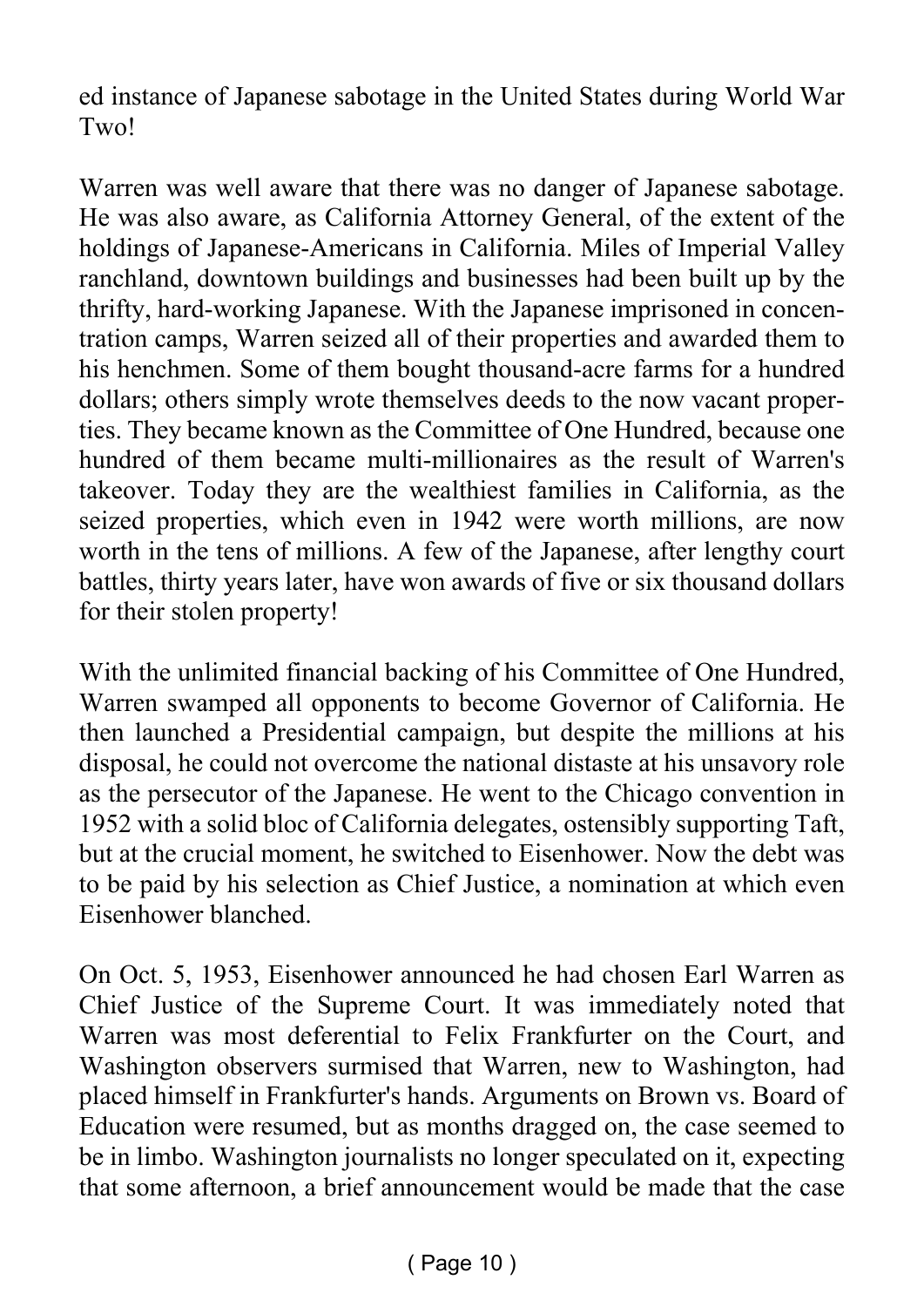had been ruled out. May 17, 1954, seemed to be an uneventful day at the Supreme Court. Opinions were read on several cases of no great public interest, but at 12:52 p.m., observers were stunned when Chief Justice Warren began reading the opinion, Oliver Brown, et al., vs. Board of Education of Topeka. After noting that all of the evidence presented by the NAACP was "inconclusive," Warren then stated, IN A UNANI-MOUS DECISION OF THE COURT—"We conclude that in the field of public education the doctrine of separate but equal' has no place. Therefore, we hold that the plaintiffs and others similarly situated for whom the actions have been brought are, by reason of the segregation complained of, deprived of the equal protection of the laws guaranteed by the Fourteenth Amendment."

Warren further stated, "In view of our decision that the Constitution prohibits the states from maintaining racially segregated public schools, it would be unthinkable that the same Constitution would impose a lesser duty on the Federal Government."

These words committed the Federal Government to use all of its police powers to force integrated public schools on a nation-wide basis. A hundred billion dollars later, public education has come to a virtual standstill, thousands of white children have been maimed or killed, and the public schools have become dope distribution centres where muggings and rapes are daily occurrences. It was to forestall this horrible event that this writer wrote for Women's Voice an article in 1955, "Close the Public Schools!" This article is even more valid today than when it was written thirty years ago. The public schools force involuntary servitude and public bondage upon children, removing them from the protection of their homes and parents and placing them in situations in which battle-hardened Marines would be hard-put to defend themselves. To state that it is necessary to "improve" the children by "educating" them in these brutal conditions is to mock the meaning of the word. Thousands of white parents have seen their children become hopeless dope addicts while attending public schools, their only out, an inevitable suicide. This is the tangible result of Earl Warren's decision on Brown vs. Board of Education. But how did he arrive at this decision? And how was it that the decision, previously seen by John W. Davis, the most accomplished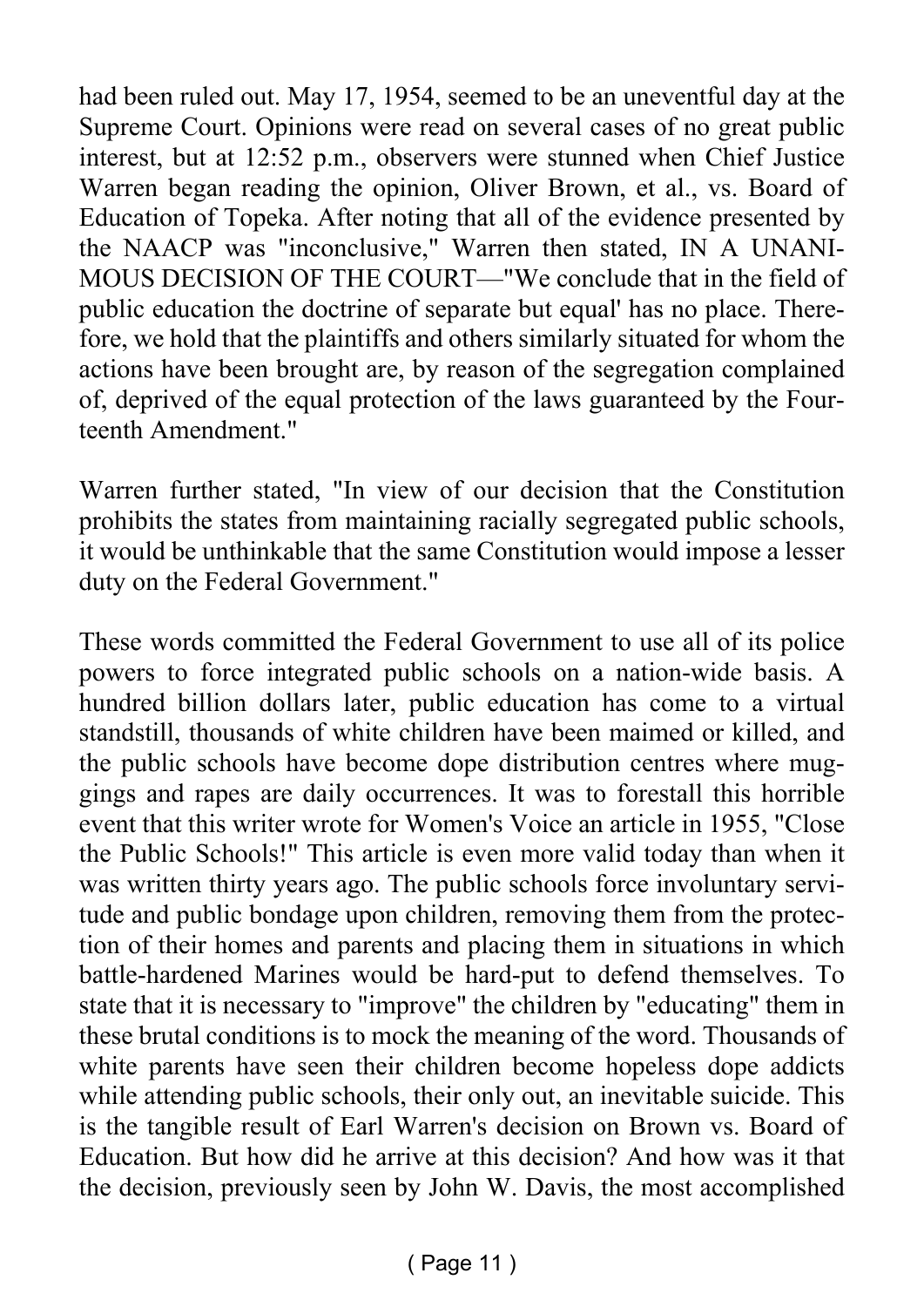lawyer in America, as 6-3 against Brown, had suddenly become UNAN-IMOUS in favour of Brown, on evidence which Warren admitted was "inconclusive"? The answer lay in the justices' knowledge that Fred Vinson had died because of his opposition to Brown, and that tremendous pressure would now be brought against anyone who did not go along with the new Warren-Frankfurter Court. Thus it was in fear of their lives that the other justices, who had previously supported Vinson, now voted unanimously with Frankfurter. Did they know that Frankfurter was the secret mastermind of the Harold Ware cell of Communists? Probably not. But how could they accept the contention of the NAACP that certain Negro children, not identified, had suffered "psychological damage" because they had not attended white schools? Kenneth Clark could easily have interviewed Negro children who attended integrated schools in Northern cities in order to ascertain if they had psychological differences from Negro children who had attended segregated schools, but he never did this.

For several years, there has been a growing suspicion in Washington that Fred Vinson's too-timely "heart attack" had in fact been a case of murder. For one thing, his family reported that nowhere in his court papers could they find a single reference to Brown vs. Board of Education, yet he had spent months listening to arguments on this case and must have made voluminous notes towards an opinion. TO THIS DAY, NOT A SINGLE NOTE HAS BEEN FOUND.

Because the evidence presented had no basis in fact, apologists for the Supreme Court later claimed that the justices had relied heavily on a massive "scholarly" study of racial problems in America by a radical Swedish sociologist, Gunnar Myrdal. This book, An American Dilemma, had been subsidized by the Rockefellers and given wide distribution in their pro-Communist schools of sociology. In fact, it was later learned that not a single justice had ever read An American Dilemma! This lie had been disseminated to the press to give the incredible decision a hint of "intellectual" background.

Who actually murdered Fred Vinson? That is something that will probably never be known for sure. But there can be little doubt that the same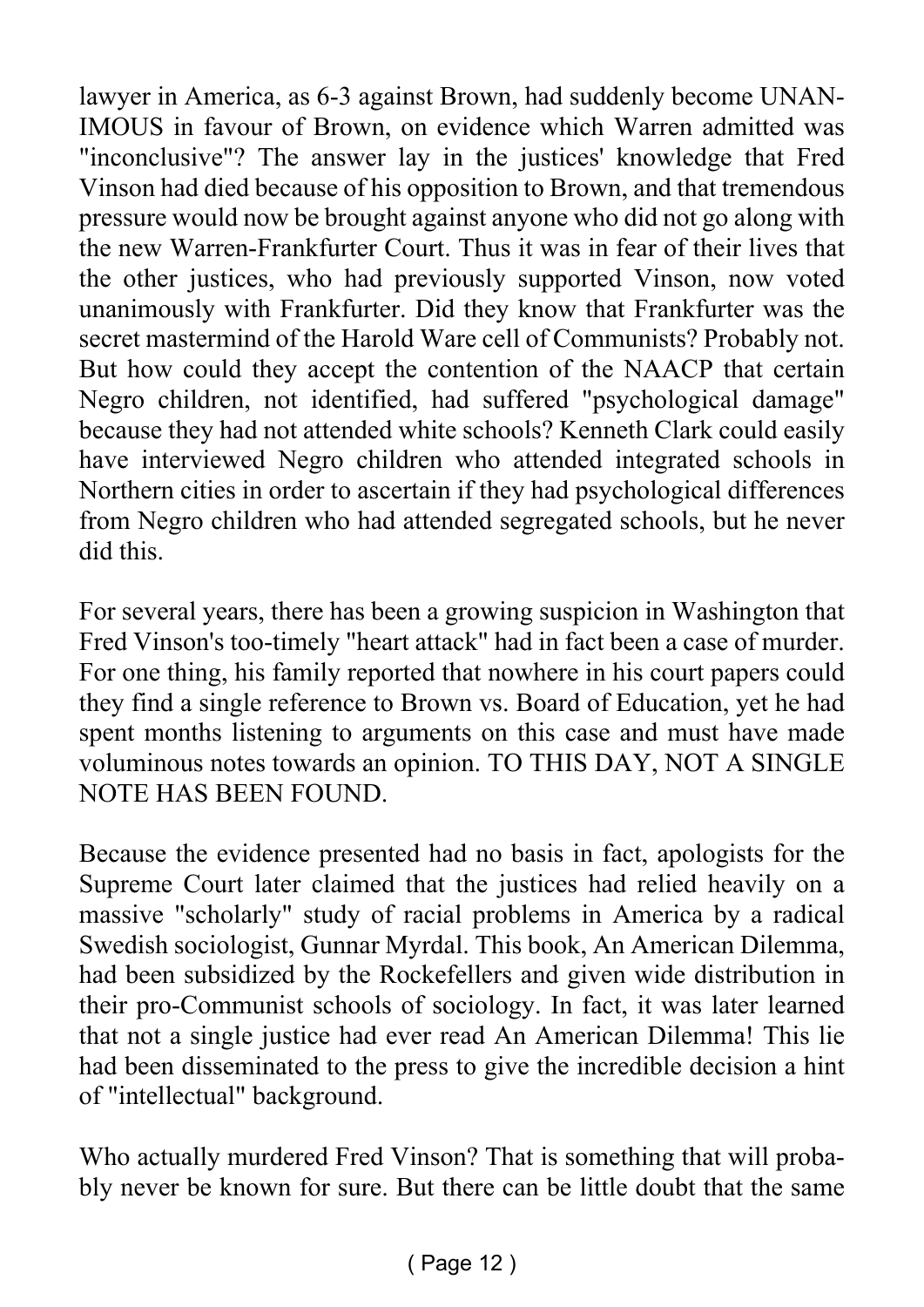mostly Jewish forces that backed the NAACP case were involved in the planning. And since Vinson's "heart attack" in 1953, not a single Federal judge has dared issue a decision against forced integration of the schools.

The only way to eventually reverse Brown vs. Board of Education is for Christians to retake America from the Jews.



**From: The CDL Report, Issue 75 (July 1985)**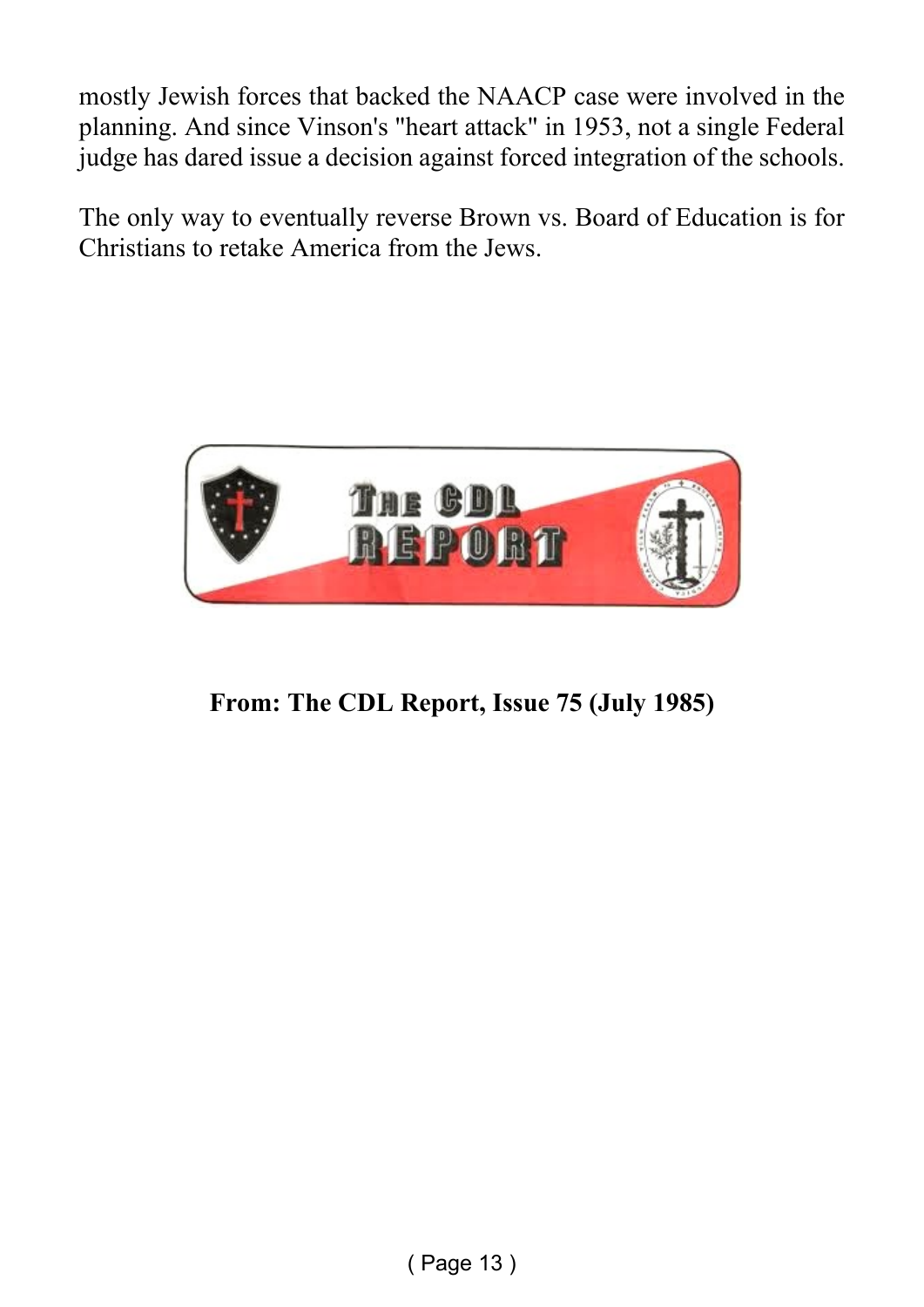### **CALVIN AND THE REFORMATION**



**A PowerPoint Presentation now** available for viewing and down loading at: http://www.anglosaxonisrael.com/content/gog-magogpart-14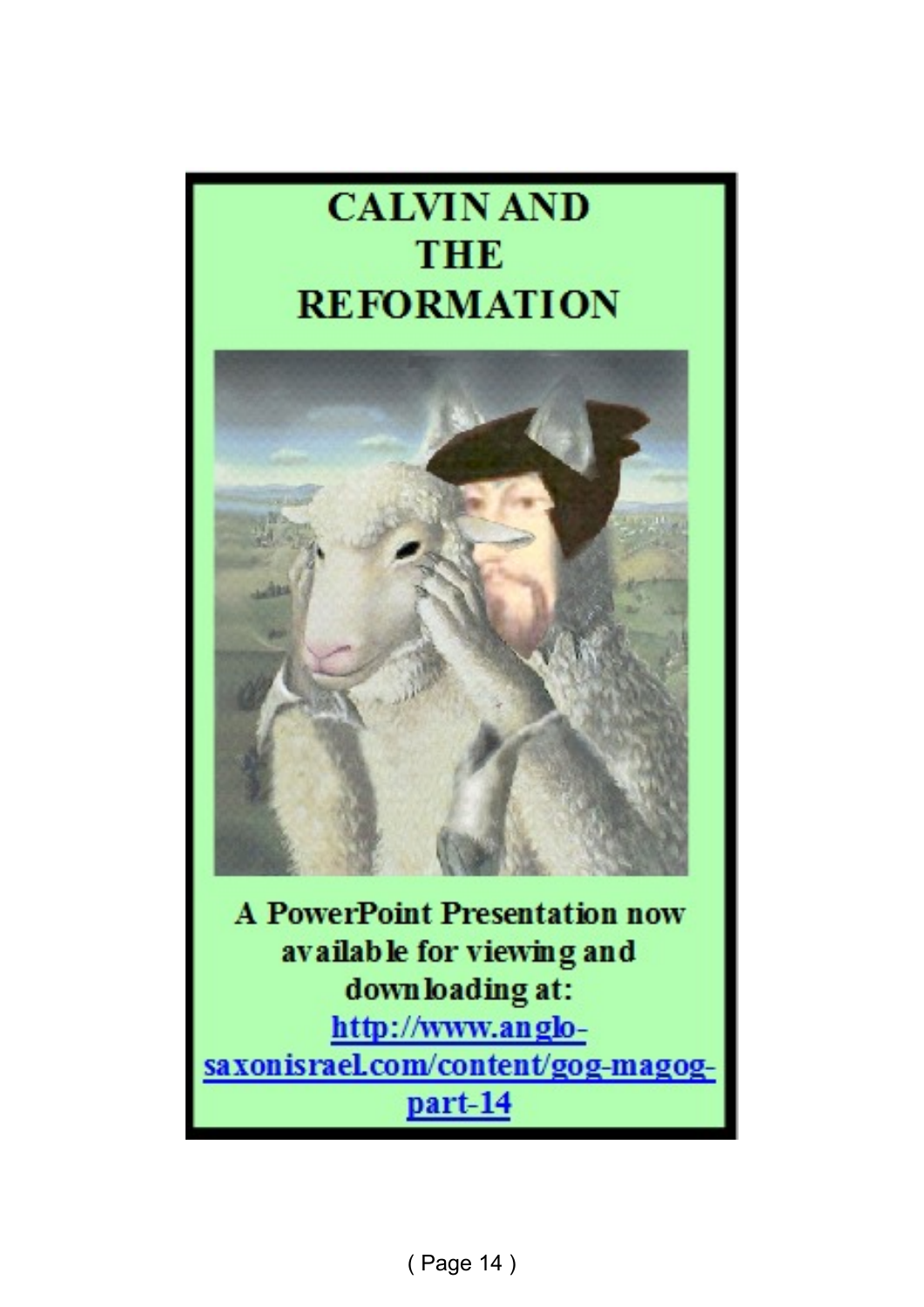

## **http://www.anglo ssaxonisrael.com/content/gogmagog-preview**